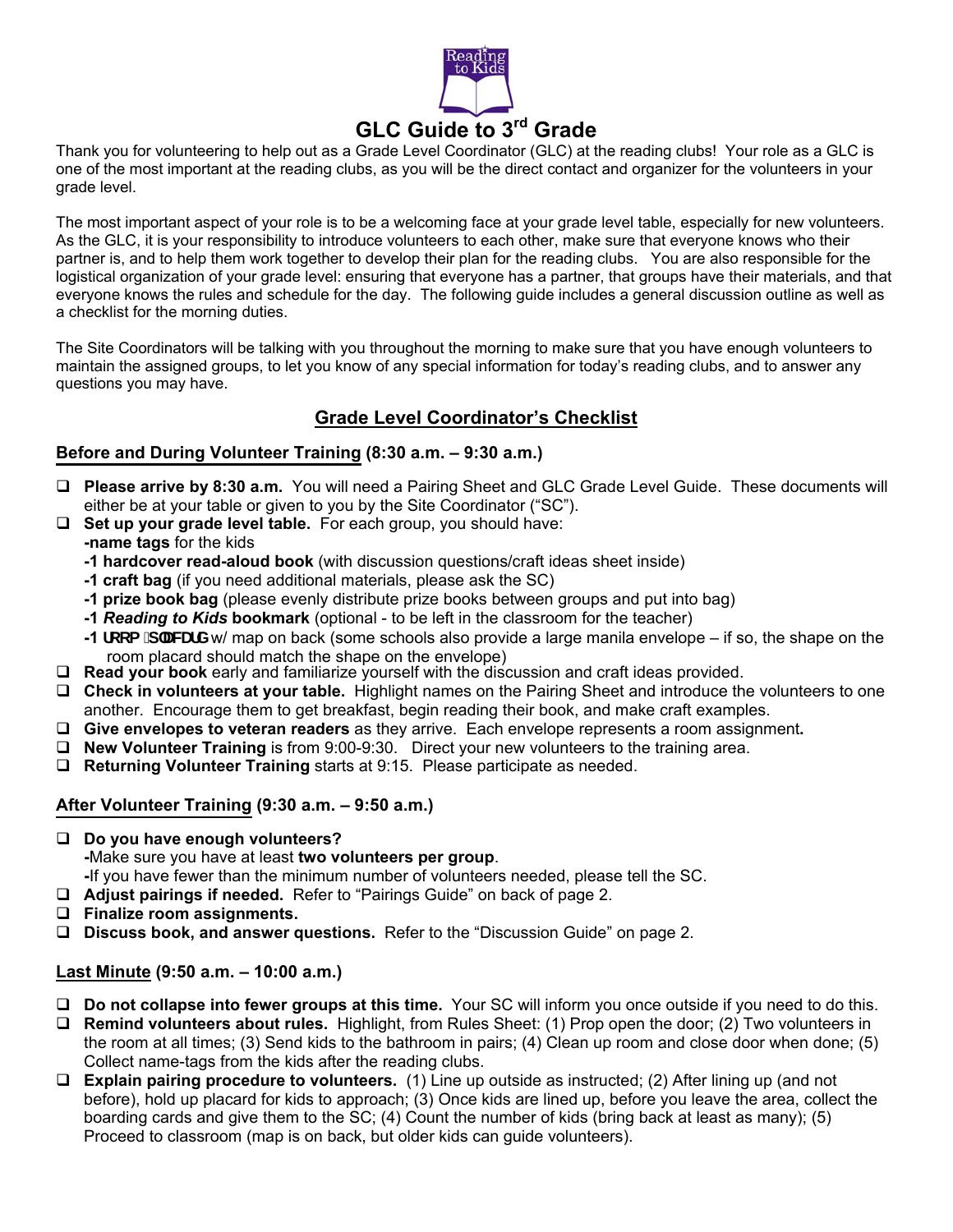

# **GLC Discussion Guide for 3rd Grade**

### **Introductions**

- $\Box$  Have the group do introductions—and maybe share something about themselves (like we do in the groups with the kids)—before starting the discussion.
	- During the discussion, encourage veteran volunteers to share tips with new readers.

## **Reading**

 $\Box$  Introduce the monthly theme. Discuss how it relates to the book.

- Discuss active reading questions and read through the book with the volunteers.
- This is a good time to discuss how to share the reading of the book—alternating every few pages, etc.
- **Remind volunteers not to be afraid to ham it up when reading, using different voices for different characters and** letting emotions show in their voices.
	- Remind them to read at a slow enough pace so that the kids can follow along.
	- Volunteers can also copy characters' actions, such as sneezing or sighing. This is particularly helpful for English language learners. By bringing the words to life through actions and your voice, the students are able to attach meaning to words they do not understand.
- **E** Third graders should understand literary concepts such as character, plot, conflict, protagonist and antagonist.
	- Ask them to identify these elements as you read the book.
- $\Box$  Pictures also tell the story! Look at the pictures and encourage the children to tell you what they see and to predict what will happen next.
- $\mathbb{I}$  If a child asks a question, stop to talk about the story.
	- Begin reading again by re-reading a sentence or two before the place you stopped.
- Include a testing of their storyline hypotheses ("Do you still think the story is going to end like that?"), an appraisal of the characters' actions ("Was it a good idea for the character to do that?"), and an examination of cause-and-effect relationships ("So now that you know what really happened, why do you think the character looks so excited?").

### **Managing the Clubs**

- **E** Review grade level abilities including attention span and craft abilities (these can be found at the end of the table on the grade level sign).
- $\Box$  Discuss how to choose a craft, how to relate it to the book, and how to execute it.
	- Make a sample if time permits. Having a pre-made model gives the children a better idea of how their finished product should look and gets them excited about the story and craft.
	- Remind volunteers that craft time is a good for asking questions and encouraging kids to speak in English.
- $\Box$  Discuss strategies for controlling the classroom, including dealing with active and shy children.
	- Remind volunteers that for a shy child, large gatherings can be terrifying.
	- Remind volunteers to be patient if the child does not want to talk and not put them on the spot. Instead, they can try changing the subject (you never know what can spark the interest of a child).
- **Q** Discuss time management.
	- The majority of volunteers' time should be used for reading. For shorter books, the book may be read twice, first with questions, then straight through.
	- Volunteers will be expected to finish with reading, crafts, and clean-up by 11:25.
	- Discuss strategies for distributing prize books.
- $\Box$  Remind everyone that it is important that they and the children feel comfortable.
	- Encourage volunteers to feel free to have children sit on the classroom's rug, on chairs in a circle, or at desks.
	- It is important that readers be at the children's level. If the children sit on the rug, then readers should also sit on the rug.

Don't worry about having all the answers. Encourage veteran volunteers to share their opinions and experiences, and consult your SC if necessary.